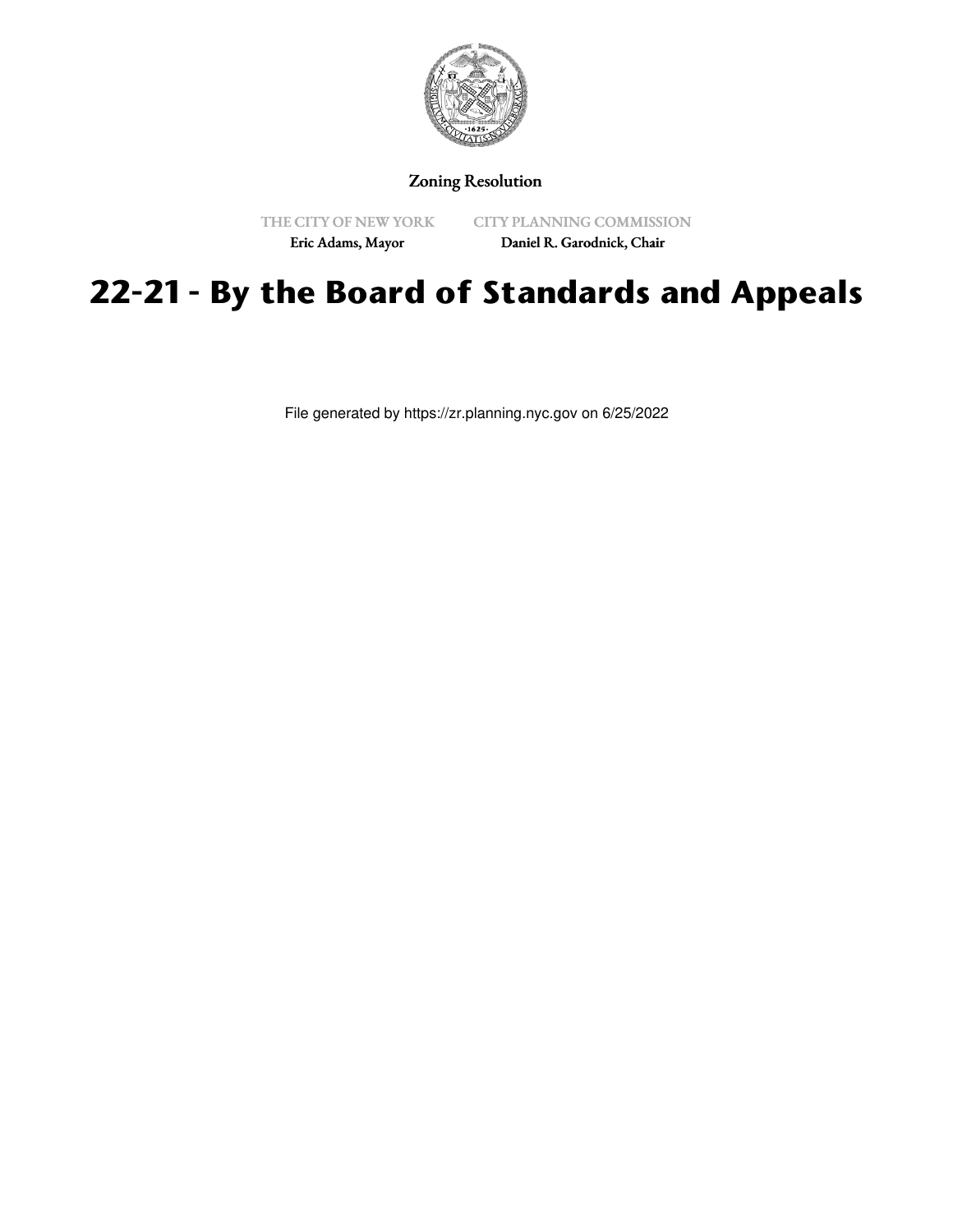## **22-21 - By the Board of Standards and Appeals**

LAST AMENDED 9/9/2004

In the districts indicated, the following #uses# are permitted by special permit of the Board of Standards and Appeals, in accordance with standards set forth in Article VII, Chapter 3.

R3-1, R3A, R3X, R4-1, R4A, R4B,

Ambulatory diagnostic or treatment health care facilities listed in Use Group 4, limited to a maximum of 10,000 square feet of #floor area#.

R1 R2 R3 R4 R5 R6 R7 R8 R9 R10

Camps, overnight or outdoor day [PRC-H]

R1 R2

Clubs, except:

(a) clubs, the chief activity of which is a service predominantly carried on as a business;

(b) non-commercial outdoor swimming pool clubs; or

(c) any other non-commercial clubs with outdoor swimming pools located less than 500 feet from any #lot line#

R1 R2

Colleges or universities, including professional schools, but excluding business colleges or trade schools

R1 R2

College or school student dormitories or fraternity or sorority student houses

## R1 R2

Outdoor tennis courts or ice skating rinks, provided that all lighting shall be directed away from nearby #residential# #zoning lots#

R1 R2 R3 R4 R5 R6 R7 R8 R9 R10

Public utility or public service facilities

Electric or gas utility substations, limited in each case to a site of not more than 10,000 square feet

Electric utility substations, limited to a site of not less than 10,000 square feet nor more than 40,000 square feet

Public transit or railroad electric substations, limited in each case to a site of not less than 10,000 square feet nor more than 40,000 square feet

Public utility stations for oil or gas metering or regulating

Telephone exchanges or other communications equipment structures